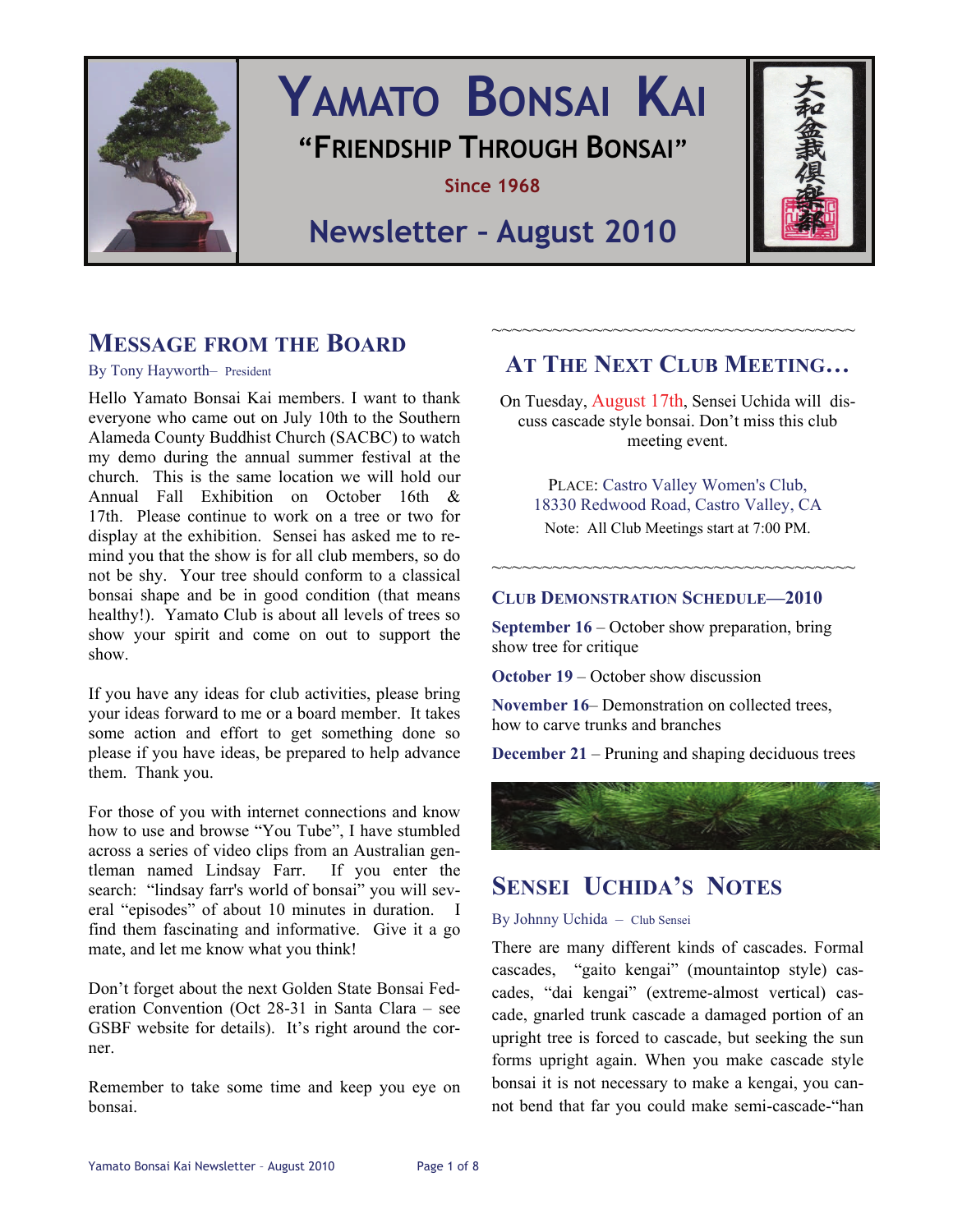kengai". If you can find a yamadori (collected tree) cascade or han kengai they are very beautiful trees. One easy to make material for cascade is Juniper Procumbens nana. I will bring some of these to make a cascade for our club meeting.

Hey, our bonsai show will be in 2 months, are you ready? If you want to bring the show tree I am more than happy to critique for you. We really like to have fall color because this is a fall show. I like to see your maple bonsai or some other kind of bonsai with good fall colors. So we are going to have 2 months to prepare the show trees I think we are going to have a very nice fall show. I will see you at the meeting.

~~~~~~~~~~~~~~~~~~~~~~~~~~~~~~~~~~~~

### **THIS JUST IN**

Last month I printed some photos from Tony Hayworth's workshop at his home. I forgot to attribute those photos which were provided by Vern Smith. - Editor

~~~~~~~~~~~~~~~~~~~~~~~~~~~~~~~~~~~~

### **YAMATO FALL SHOW UPDATE**

By Michael Butler-Show Chairman

It's getting closer. The 39th Annual Yamato Bonsai Show is only 2 months away.

We now have all the committee chairperson positions filled and it looks like everything is coming together.

The layout for the Show and Hall arrangement is close to being done by Mike Baker, who in the past has always done a great job.

The tickets and flyers are all printed. The tickets were passed out to those in attendance at the last club meeting. If you have not received tickets for sale or need more please contact Karen Paulos. Remember, this is the only fundraiser that we as a club conducts each year. So please sell or purchase as many tickets as you can. Besides the demo trees this year are fantastic. Sensei has out done himself on the material. Our flier along with an invitation letter to participate in our Sunday, October 17th workshop has been mailed to all the local Bonsai clubs.

Emiko and Sandy will again co-chair the Hospitality this year. They will need more help this year as we do not have Friday to setup.

Plant Sales will be chaired again by Dennis Hawkins who will have tags and inventory control sheets available at the next meeting in August. It is up to each member that has plants for sale to tag each tree and to complete the inventory control sheet. The club gets 20% of each item sold. You may also make your item a donation to the club if you so wish. Items in the plant sale do not have to be trees though they must be Bonsai related.

Thee Kole will be running the silent auction and is requesting contact from members as soon as possible if they will donate trees or Bonsai related items (tools, books, magazines, pots etc). This year it was decided by the board to have all silent auction be a 100% donation to Yamato Bonsai Kai. If needed Dave Barron will have donation forms available at the show.

Transportation will again be run by Richard Paulos. If you have trees that are too big for your vehicle or trees that you cannot handle by yourself please contact Richard at least two weeks prior to the show. We need this lead time to schedule a route for Richard. All member trees will be picked up Saturday morning.

Lucky Crist will chair the Front Desk this year. We are hoping for a lot of members to pitch in for 2 hour blocks manning the desk so everyone gets time to see the show, the demo, visit and shop.

We hope everyone will donate some small (or big) item for the raffle after each demo. We are hoping for about 20 to 25 items each day. Please let Jack Ellis know if you are planning on donating items.

I will be doing the signups for the Workshop this year. Since we do not have Friday for setup we can only do the workshop on Sunday from 8AM to 11 AM. We can accommodate 10-12 people, so if you are planning on taking the workshop contact me as soon as you can. The cost is the same as last year \$75.

Now the hard part. SETUP and TEARDOWN. Setup will start at 6 AM on Saturday and I hope we will be finished around noon. We need as many people as possible. As the old adage goes 'Many hands makes light work'. Lunch will be provided by the club for those hard workers.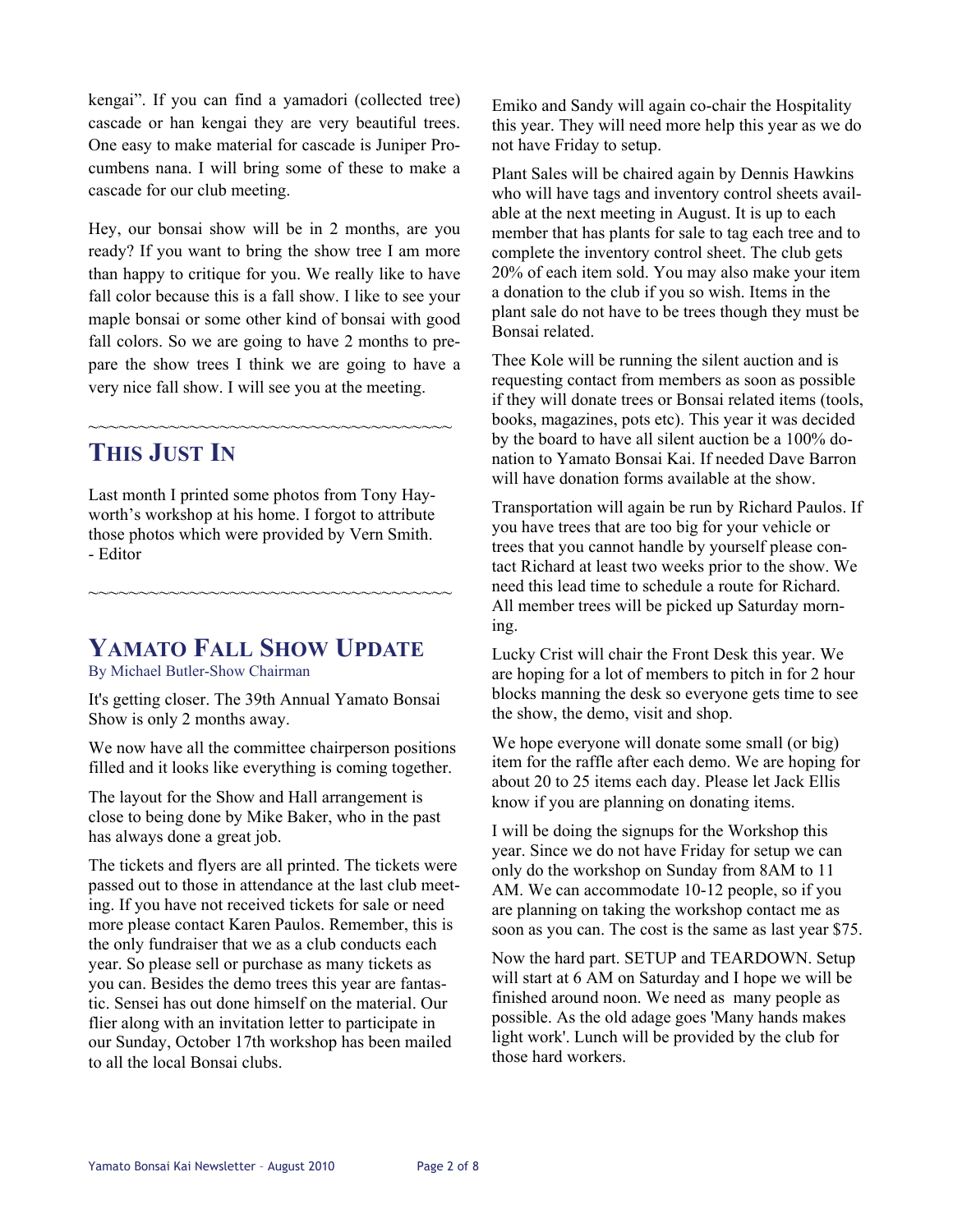I am not too concerned about teardown as in the past everyone there at the end of the show has pitched in and helped.

Signup sheet will be available at the next club meeting for the different committees.

I want to thank all of my Chairpersons ahead of time because I know they are working very hard to make each and every show we do better than the last.

If anyone has questions or suggestions please contact me.

### **BONSAI BASIC**

By Tony Hayworth

Since it is the middle of summer, one should be concentrating on shaping your bonsai. It is not a time to think about potting or repotting. Shaping can take two forms: by wiring and by pruning. The overall style of your tree and its progression in the *bonsai development life cycle* dictate how much of either way of shaping is required. I know what you are thinking right now…(what did he just say?), right? Let me break it down for you.

What is "Bonsai Development Life Cycle?" By this, I mean, what stage of training and development is your bonsai tree in? Is it still in a nursery pot; a prebonsai in stage one condition; a pre-bonsai in a stage two condition; an established bonsai of young age; an established bonsai of old age; or an established bonsai under re-shaping conditions. This is what I call the circle of life for a bonsai tree or its "development life cycle". *Key point*: you never stop shaping (and pruning) your bonsai. Even though there is more work involved when you are at stage 1, 2 and 3 (and sometimes 6), it is necessary for you do this work to progress your tree, from a nursery pot to an established bonsai. This is what I call the art of shaping.

Shaping is a combination of skill, knowledge and a vision (or a plan). I said there were two forms when we think of shaping; let's discuss wiring first, then pruning.

#### Wiring

You can make a plan to wire a branch, you can acquire the knowledge to know how to do it, but if you have no skill at it, your results will be poor. My lesson to you is about practicing. One does not improve at wiring from simply just knowing how or having a vision about it, because these two areas are the easiest to develop. If you never master wiring you cannot progress a tree through the bonsai development lifecycle.

To develop yourself in the wiring area, I have two projects for you.

**One** – start by wiring trees in your yard. Not the whole tree, rather find some secondary branches of some inconspicuous tree and have at it. It's practice. You may even want to try it on parts of a yard tree that you have pruned away.

**Two** – start with young and inexpensive nursery stock. I suggest juniper, as it is forgiving. Later move to other varieties to develop dexterity and skills with all types of conditions.

When wiring, there are a few things to consider: the appropriate thickness of the wire for the task at hand, the appropriate gap or angle while applying the wire, establishing a good anchor or the effort will not be effective. All these items are discussed thoroughly in professional bonsai reference books. I offer them here as reminders. Please come see me or any other senior member of the club for guidance and further explanation. And remember, the more the wire, the better the Bonsai, especially at its initial shaping.

#### Pruning

The other shaping topic for discussion is Pruning. Here is where knowledge of the major styles of bonsai comes into play along with a good eye. Sorry to keep reminding you, but you develop our eye for bonsai by looking at books or traveling to shows and nurseries.

Each species of tree have a few rules and seasonal care tips. Pine trees for example, are pruned (in the Bay Area) twice a year. This is done the last week of May (or early June) and again in late October. The shape is maintained by removing the "candles" in the 1<sup>st</sup> trimming of the year and any strong or long growth again in the  $2<sup>nd</sup>$  trimming. Do not be afraid to prune your black pine. If you are afraid or not sure, I will be able to assist you. Unattended growth on a black pine will result in a "leggy condition" and your tree will quickly revert from a bonsai to an ordinary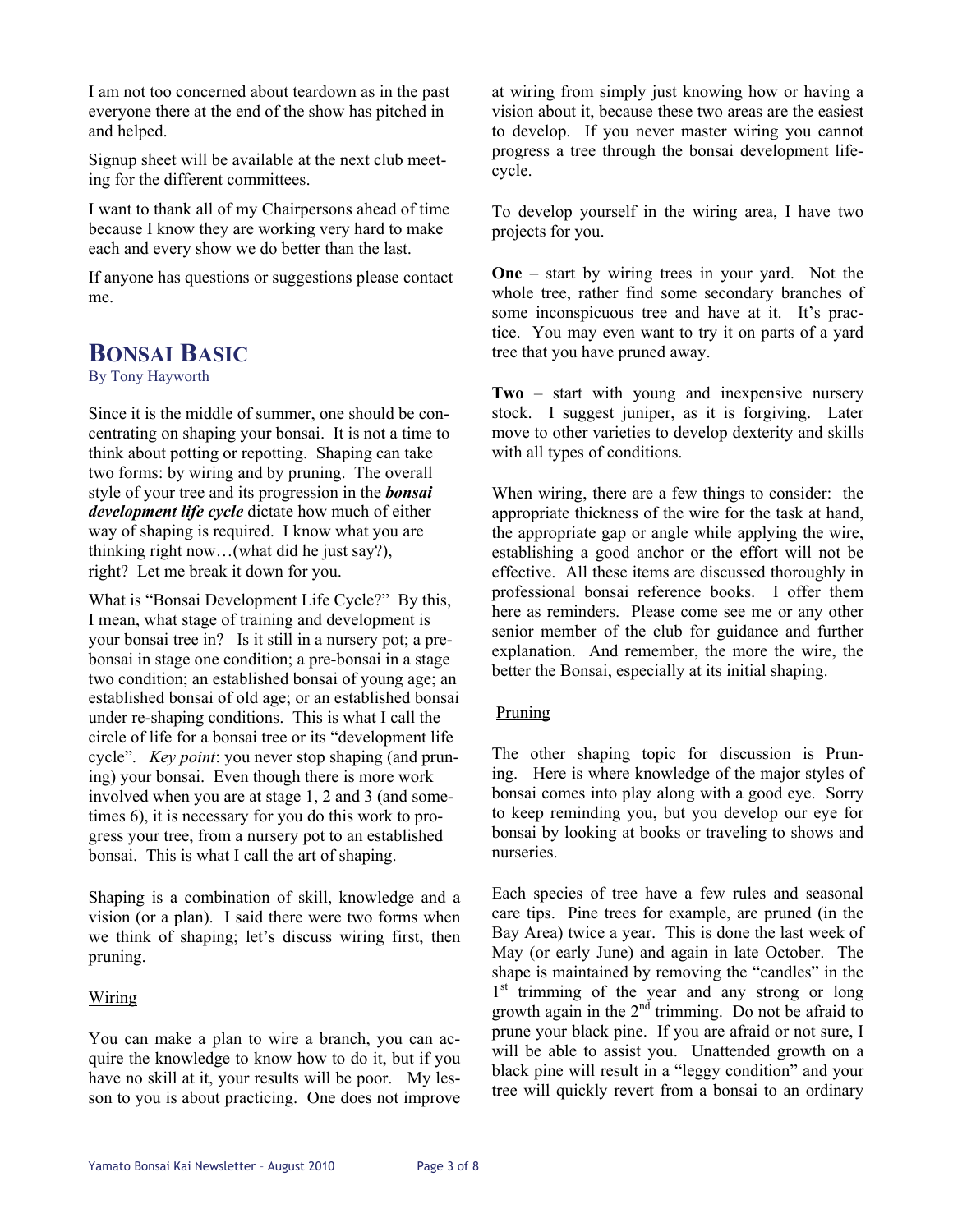tree in a pot.

Maples are another example of where pruning is essential at certain times of the year. With a maple bonsai, you must control the growth space between the leaf node pairs. This is done by pruning the very new growth at the tips, thus forcing new and smaller growth at earlier points on the branch. This technique is explained in many bonsai publications and is not hard to follow. Any questions on this please see me at our monthly meeting, or give me a call or email.

While you are watering your bonsai, look at your trees for the ones that are beginning to become "out of shape." Make some time to pull these trees aside and attend to them sooner versus later. It is much easier to pinch and cut for shape than to do a rewiring job. Please keep this in mind.

Okay, given the above information you now have a couple of months to pay attention to your trees before the October show. Do your best! If your tree(s) are not ready this year to be in the fall show, that is okay, work on them for next years show. It takes careful attention and development for trees to move from the beginning stages into a bonsai that is fit for a show. Many years of care is involved to accomplish this.

There are other ways to participate in the fall show if you don't have a tree that is ready. While our goal is to have participation of at least one tree from every club member, in some cases this may not happen if your tree is not ready. Please come see me, or any of the senior club members, if you are not sure or have questions.

~~~~~~~~~~~~~~~~~~~~~~~~~~~~~~~~~~~~

**NEWBY NEWS**

By Dennis Hacker

#### **Leaf Curl Diseases**

#### **What is leaf curl?**

Ever wonder why 'dormant spraying' is recommended? I did until this year. I am having a terrible time with leaf curl on my trees. At this time, seven of my Korean Hornbeams and all of my Japanese Maples are infected. They are slowly dying and I was at my wits end to figure out what is going on. I believe all of us have had situations where leaves begin to curl and turn brown due to wind (wind burn on maples). The difference is that those trees have all the leaves on the windward side turning brown all along the leaves. With leaf curl, it is different. Plants sheltered from the wind curl and usually it is the newest leaves which curl.

#### **Problems with Leaf Curl**

Leaf curl has caused much damage over the years. It makes the amount of leaves and fruit produced by trees significantly lower. It has caused many trees to die. The disease also costs the United States 2.5 to 3 million dollars annually in lost fruit and trees. However, it is believed that this disease is preventable from such serious effects. If the correct spray (usually lime sulfur) are used, a 98% yield of healthy fruit is obtained. If trees are not sprayed with specific chemicals early enough, and if the tree is treated after the host tissue is infected, treatment is ineffective.

#### **Symptoms**

Leaf Curl has characteristics that are very differentiating and easily noticeable. Diseased leaves can usually be picked out early after leaving the bud due to their reddish color and arched shape. As the leaves develop, they appear distorted and fold their tips backwards. Diseased leaves are usually thicker and softer than the normal, unharmed leaves. The colors of the leaves are also unique. Instead of the normal green spring leaves, the colors turn yellow, followed by purple, until finally a whitish bloom covers each leaf. Twigs may show signs of sickness, such as being black in color and swollen. Fruit can be affected, showing a reddish color. Infected leaves fall early. The tree may produce a second crop of leaves that is never diseased, because the fungus cannot survive at the higher temperatures in late spring and early summer. In the Bay area the temperature this year is quite cool, relatively speaking, and I've had a lot of curl until now. The fungus prefers the high humidity in the early spring because it permits spores to germinate. If the tree is infected for consecutive years death may occur. The problem with leaf curl is that if you purchase a tree with curl, you don't know if it is normal or a disease.

#### **Causes of Leaf Curl**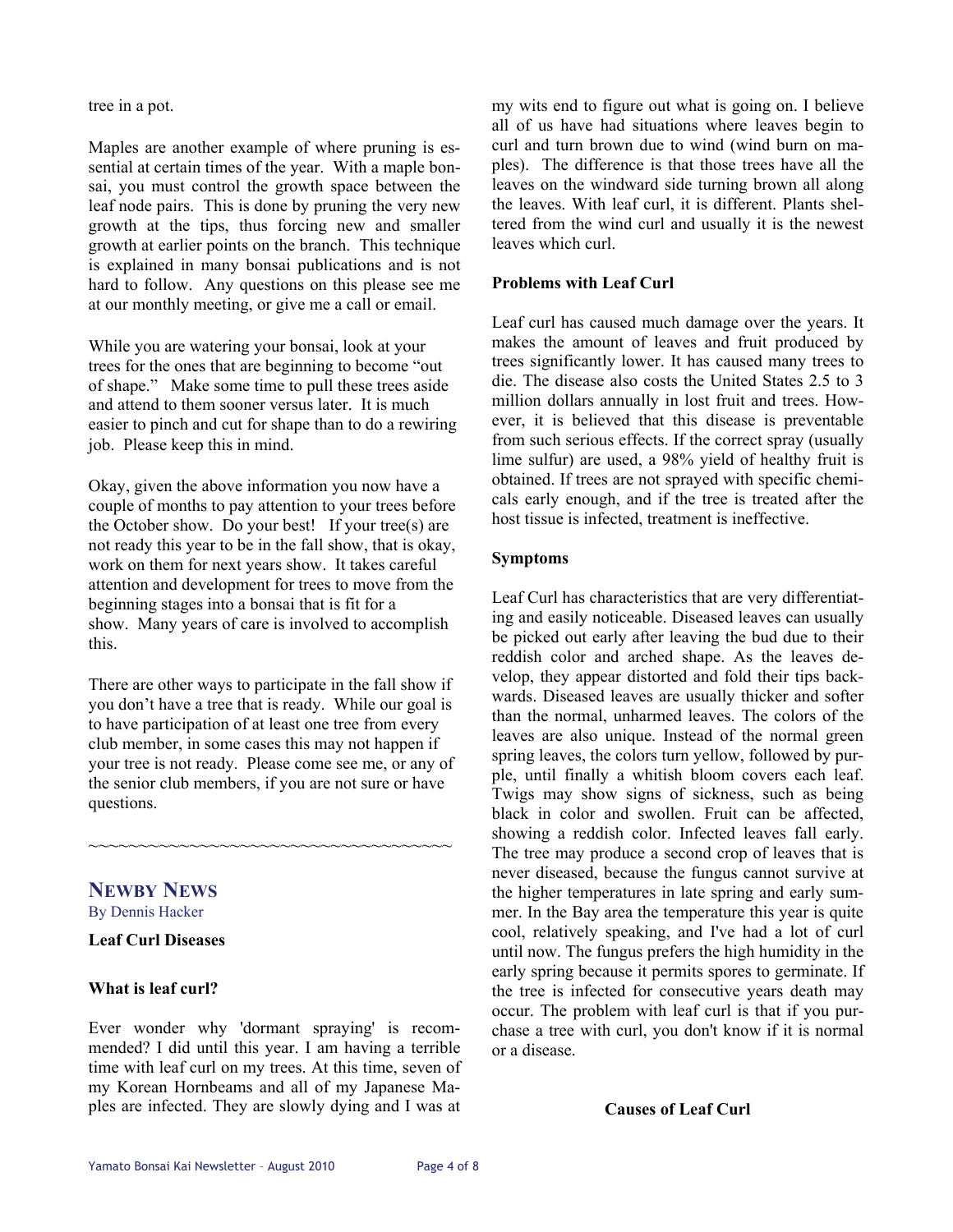When a virus is the cause of leaf curl in a plant, usually an insect will carry the virus to the plant. This is such the case in sweet potato leaf curl, carried by the sweet potato whitefly. The whitefly also has been found to transport the leaf curl virus to tomatoes. This has been seen since 1997 in Florida, and has since spread to other southern states. The virus was recently seen in South Carolina, and with the abundance of whiteflies in the state, has the potential to spread out of the southeastern United States. The *Geminiviridae* virus has also been seen to spread by the transport of nursery soils. The virus appears to stay in soil, and when a new crop is planted, affects the new host.

When a whitefly (and some other carriers of viruses) eats leaves on an infected plant, the virus enters its saliva and is spread when the fly eats at a healthy tree. This explains the rapid amount of trees infected in a given area.

A fungal disease that causes leaf curl (*Taphrina deformans*) is one of the most common disease problems found in backyard orchards. It appears in spring as reddish areas on developing leaves. These areas become thickened and puckered, causing leaves to curl and distort. When severe, leaf curl can substantially reduce fruit production and can cause tree death.

Disease fungi overwinter as spores (conidia) underneath bark, around buds, and in other protected areas. Early in the growing season, during cool, wet spring weather, the spores infect new leaves as they emerge from the buds. Later, the fungus produces great numbers of new spores which are splashed or blown from tree to tree. Leaf curl is most active at temperatures between 50 and 70 degrees F. Because the disease can occur at relatively low temperatures, cool weather is thought to extend the infection period because the new leaves are growing slowly. Wet weather is necessary for infection.

Other common diseases caused by fungus include the Dutch Elm Disease, Chestnut Blight, Leaf Spot, and Ergot.

#### **Control of the Disease**

Although other methods are under investigation, spraying the leaves with fungicides are the most common and efficient control of the disease. It is important for spraying to occur well before budding. Different areas in climates depict the type of fungicide used and how often, since experiments have shown that the fungi are temperature dependent. Some fungicides commonly used include, among other things, copper based mixtures and lime sulfurs. Spray the entire tree after 90% of the leaves have dropped in the fall, and again in the early spring, just before the buds open. Keep the ground beneath the trees clean, especially during the winter months. Prune and destroy infected plant parts as they appear. If leaf curl is severe, cut back more than normal, watering regularly (avoiding wetting the leaves if possible), and applying extra nitrogen fertilizer.

If a plant appears to have symptoms of leaf curl, precautions can be taken to maximize the crops for that spring. The trees are often treated with nitrogen and excess water to minimize stress on the tree. So the tree can focus on producing good fruit, thinning the tree out might also help. It would be advantageous to take away the infected leaves and fruit after they fall to the ground so that next years tree might not get infected. Fungicide might also be used during the dormant season.

So, why do we dormant spray? To keep down disease.....Do it annually.

#### References

 1. ^ Peach leaf curl, Taphrina deformans at West Virginia University

 2. ^ Gray, William D.. The Relation of Fungi to Human Affairs. New York: Henry Holt and Company, Inc., 1959. Print.

 3. ^ Chester, Kenneth Starr. Nature and Prevention of Plant Diseases. 2nd. Philadelphia: The Blakiston Company, 1947. Print.

 4. ^ Chester, Kenneth Starr. Nature and Prevention of Plant Diseases. 2nd. Philadelphia: The Blakiston Company, 1947. Print.

 5. ^ Chester, Kenneth Starr. Nature and Prevention of Plant Diseases. 2nd. Philadelphia: The Blakiston Company, 1947. Print.

 6. ^ Gray, William D.. The Relation of Fungi to Human Affairs. New York: Henry Holt and Company, Inc., 1959. Print.

 7. ^ Chester,Kenneth Starr. Nature and Prevention of Plant Diseases. 2nd. Philadelphia: The Blakiston Company, 1947. Print.

 8. ^ Chester, Kenneth Starr. Nature and Prevention of Plant Diseases. 2nd. Philadelphia: The Blakiston Company, 1947. Print.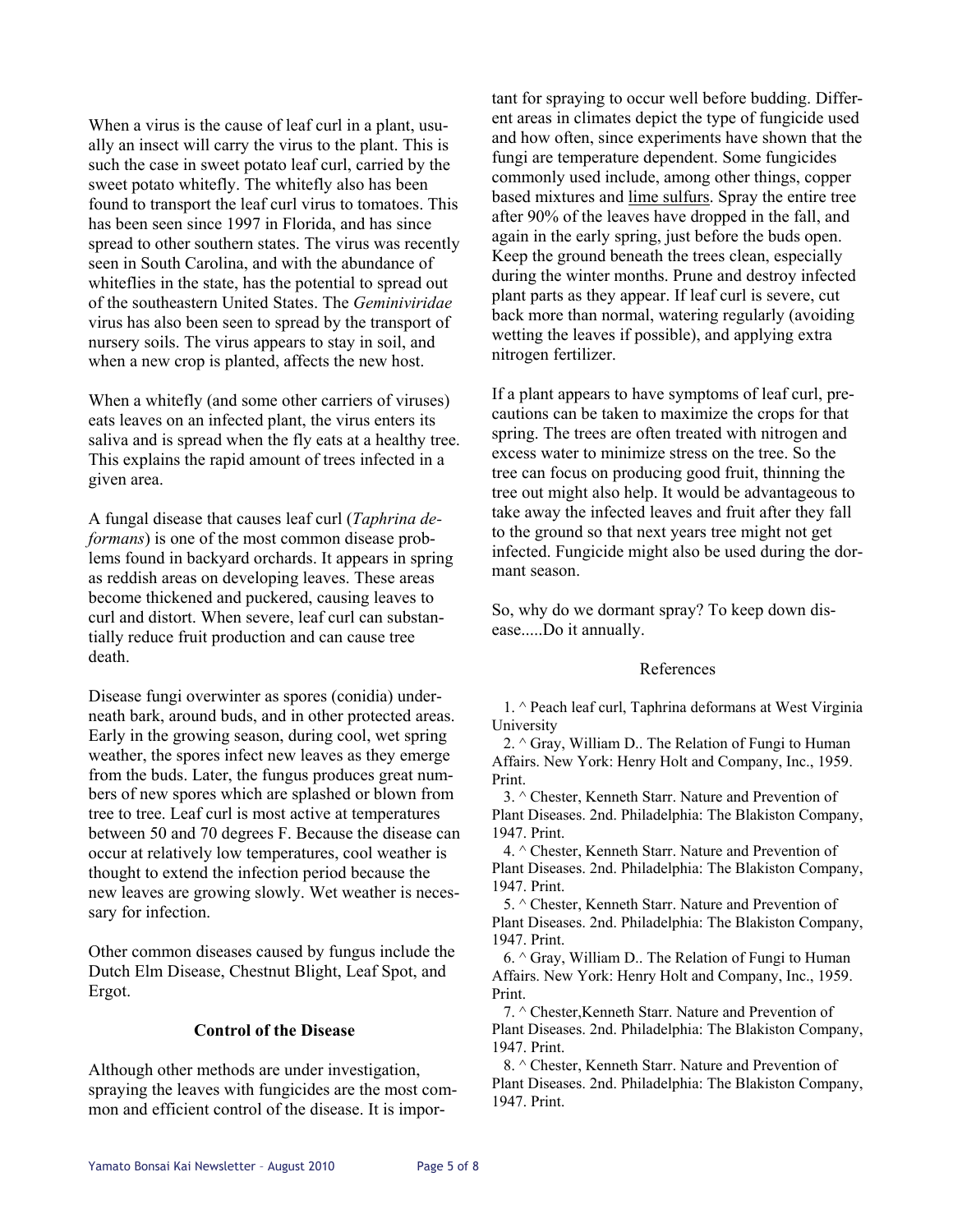9. ^ Gray, William D.. The Relation of Fungi to Human Affairs. New York: Henry Holt and Company, Inc., 1959. Print

 10. ^ Simmons, Alan, and Kai-shu Ling, and Harrision Howard, and David Jackson. "Whitefly Transmission of the Sweet Potato Leaf Curl Virus." New Approaches for Insect Pest Management in Vegetable Crops Web.14 Apr 2009. <http://www.ars.usda.gov/research/publications/ publications.htm?SEQ\_NO\_115=224077>.

 11. ^ Ling, Kai-shu, and Alvin Simmons. "First Report of Tomato Leaf Curl Virus in South Carolina." Biologically Based Management of Vegetable Crop Diseases Web.14 Apr 2009. <http://www.ars.usda.gov/research/publications/ publications.htm?seq\_no\_115=183689>.

12.  $\land$  Gray, William D.. The Relation of Fungi to Human Affairs. New York: Henry Holt and Company, Inc., 1959. Print.

 13. ^ Smith, S.E.. What is Peach Leaf Curl?. 2009. WiseGEEK. 14 Apr 2009 <http://www.wisegeek.com/what -is-peach-leaf-curl.htm>.

 14. ^ Gray, William D.. The Relation of Fungi to Human Affairs. New York: Henry Holt and Company, Inc., 1959. Print.

 15. ^ "Peach--Leaf Curl." An Online Guide to Plant Disease Control. 01 Jan 2008. Oregon State University. 14 Apr 2009 <[http://plant-disease.ippc.orst.edu/disease.cfm?](http://plant-disease.ippc.orst.edu/disease.cfm?RecordID=794) [RecordID=794>](http://plant-disease.ippc.orst.edu/disease.cfm?RecordID=794).

 16. ^ DeQuattro, Jim, and Dennis Senft, and Marcia Wood. "The Whitefly Plan: A five-year Update." 06 Feb 2007. United States Department of Agriculture: Agricultural Research Service. 14 Apr 2009 <[http://](http://www.ars.usda.gov/is/AR/archive/feb97/fly0297.htm) [www.ars.usda.gov/is/AR/archive/feb97/fly0297.htm>](http://www.ars.usda.gov/is/AR/archive/feb97/fly0297.htm).

Watch out for leaf curl problems. Routine dormant spraying will control the condition.

Last month, I discussed borers. I stated that I was using Bayer® 2-in-1 granules. Well, I don't think it is working as I am still getting needle browning. I continue to look for another treatment and will let you know.

Next month: Scale insects



### **GSBF CALENDAR OF EVENTS**

(For a more complete list, please refer to Golden Statements calendar of events or visit the web site at [www.gsbf](http://www.gsbf-bonsai.org/)[bonsai.org\)](http://www.gsbf-bonsai.org/).

#### **Aug 28-29 Santa Rosa, California**

Redwood Empire Bonsai Society (REBS): 27th Annual Show at the Santa Rosa Veterans Building, 1351 Maple Avenue. (Opposite the Sonoma County Fairgrounds.) Hours are Saturday, 10AM-5PM and Sunday, 10AM-4PM. Over 200 trees on exhibit, large vendor area, members' sales area, raffles and a silent auction. Demonstration both days at 1:30PM by Kathy Shaner. Free admission and parking. Contact Bob Shimon at 707-884-4126 or [shimon@mcn.org](mailto:shimon@mcn.org) for further information.

#### **October 28-31 Santa Clara, California**

Golden State Bonsai Federation Convention XXXIII: "New Face of Bonsai." The "New Faces" will shape the Art of Bonsai for years to come with the guidance and vision of these new teachers, and the GSBF 2010 will be the able to receive the new visions of bonsai and participate in the future of Bonsai. The July/Aug issue of Golden Statements will contain convention registration information. For more information visit<http://www.gsbfconvention.com>



### **YAMATO CLASSIFIEDS**

Notice: *if you want to advertise something in this space, please compose your text and contact the Newsletter Editor.* 

Pre-Bonsai and Bonsai - For Sale – Tony Hayworth has many bonsai and pre-bonsai material for sale... including some large landscape sized bonsai styled trees. These would make great focal points for any landscape or yard re-do projects that you may be planning. I am overstocked and want to move this material to a good home. Is that you? I have a few pots for cheap also.

Contact Tony Hayworth early for best selection.

Phone: 510-289-5731 or bonsaicho@comcast.net

~~~~~~~~~~~~~~~~~~~~~~~~~~~~~~~~~~~~

**THIS MONTH …** 

A very Happy Birthday to:

Some nearby scheduled events are: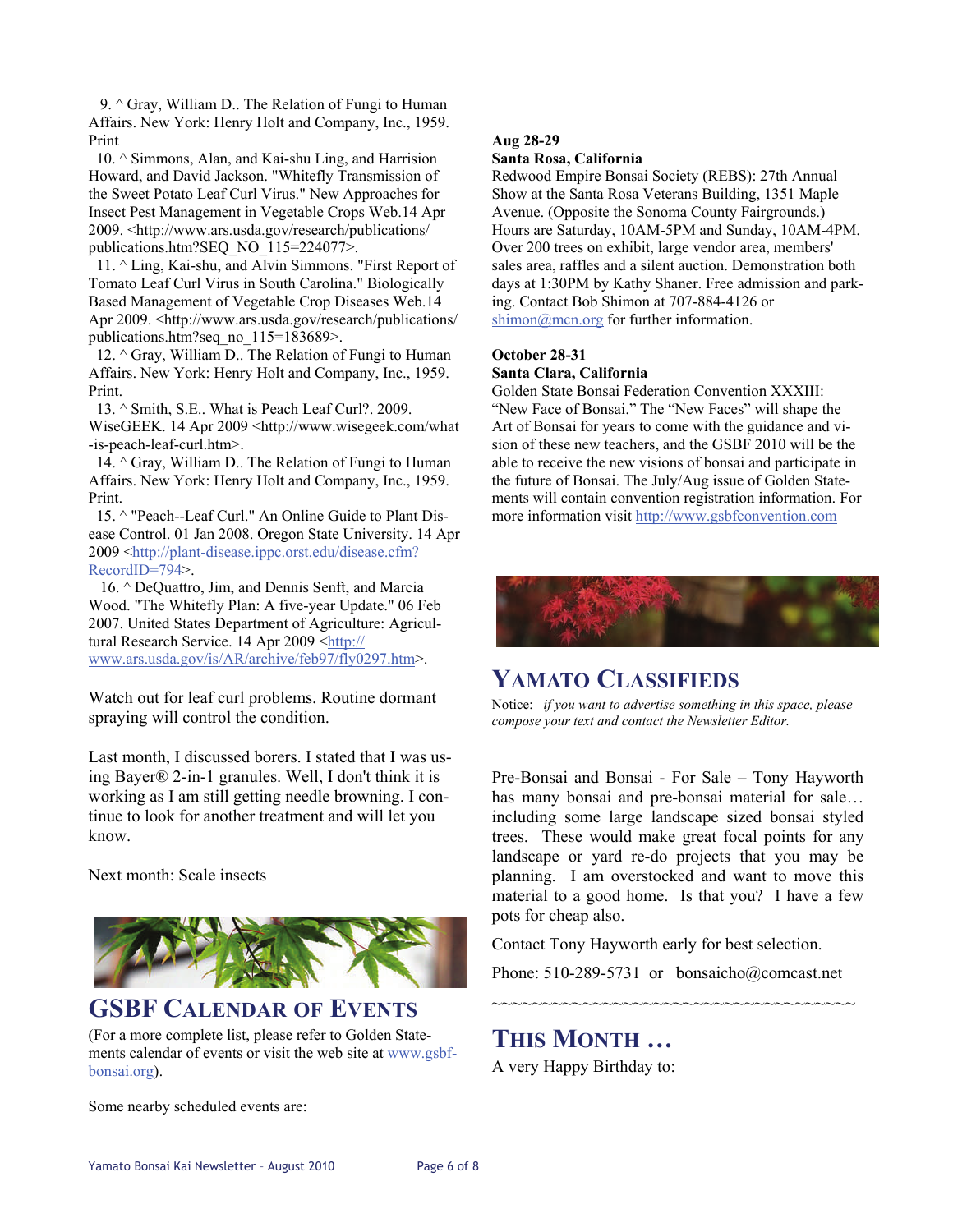**August**  2nd – Mike Baker 2nd – Allen Hightower 7th – MaryEllen Hawkins 8th – Ru Wing Chen

Happy Anniversary and many more 5th – Kathleen & Patrick Corbiere 6th – Diana & Walter Kitajima 8th – Jan & Al Shurtleff

#### YAMATO BONSAI KAI - 2010 BOARD

| President-Tony Hayworth            | 510-471-9238 |
|------------------------------------|--------------|
| Vice President-Karen Paulos        | 510-351-1081 |
| Secretary-Emiko Rosenberg          | 510-537-0326 |
| Treasurer - Dave Barron            | 510-657-6895 |
| Director 2009/10 - Sandy Barron    | 510-657-6895 |
| Director 2009/10 - Allen Hightower | 510-792-2677 |
| Director 2010/11 -Carl Osterhom    | 925-274-1574 |
| Director 2010/11 -Brad Sheldon     | 510-888-1139 |

### **CONTACT US**

If you need to mail anything to the club in general, please send to:

#### **YAMATO BONSAI KAI P. O. Box 2616 Castro Valley, CA 94546-2616**

If there is anything you would like to contribute or comment on regarding the newsletter, contact the editor, Noah Hanna, at noah@invalidargument.com

*If you have moved, or changed your email address, please notify Yamato Bonsai Kai, so that we may update our contact and mailing list information. Thank*